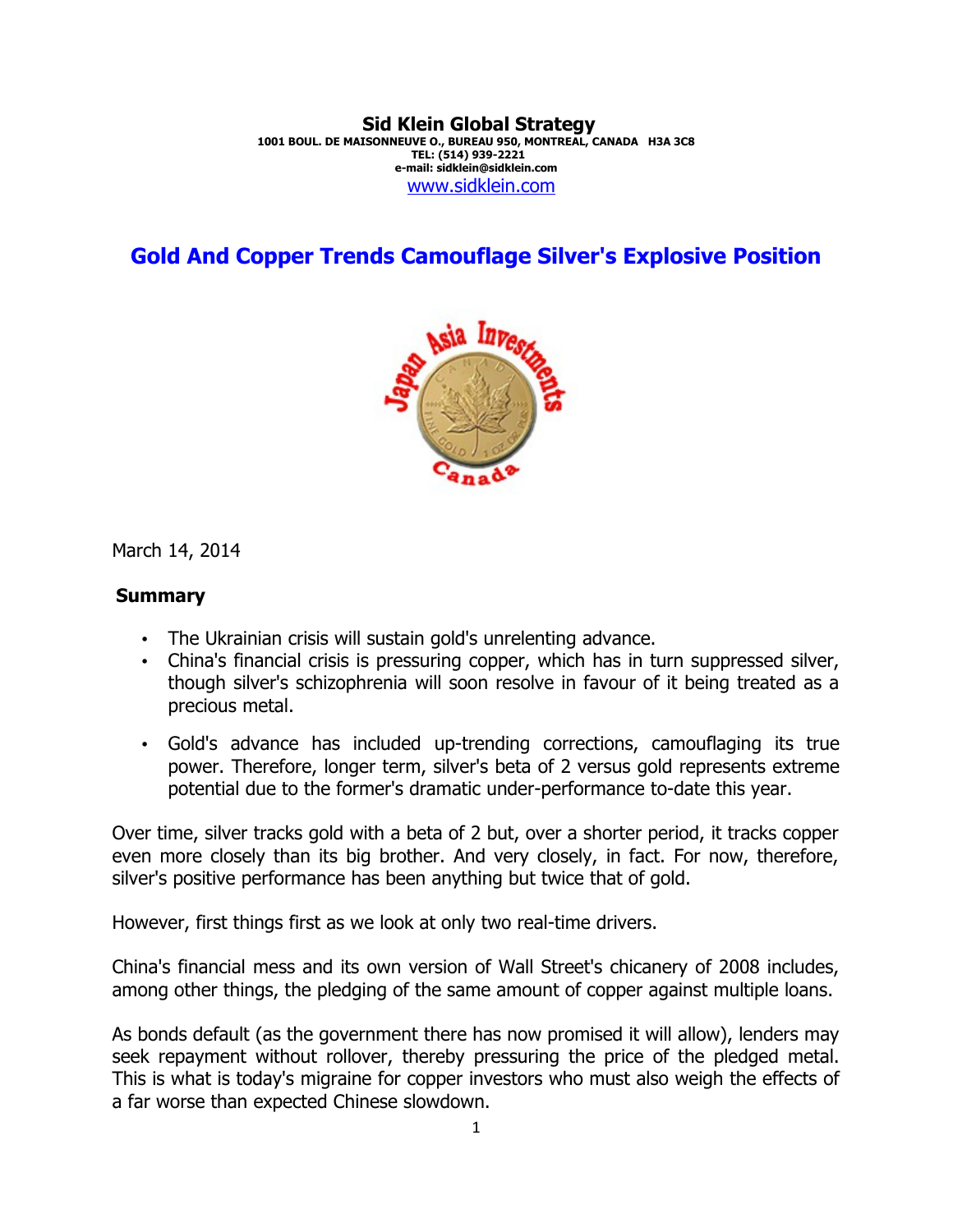Given existent oversupply of copper there, such economic slowdown, not to mention any global *economic* slowdown that China's woes further exacerbate, can only compound the effects of the pressures stemming from the cancerous financial pressure. Simply, it is all interwoven, and negatively for "Dr. Copper."

Secondly, there is the Ukraine.

As he explained in a March 1, 2014 interview that he gave to King World News, economic [advisor to Ronald Reagan Dr. Paul Craig Roberts,](http://kingworldnews.com/kingworldnews/Broadcast/Entries/2014/3/1_Dr._Paul_Craig_Roberts_files/Paul%20Craig%20Roberts%203%3A1%3A2014.mp3) was instrumental in helping defeat the Soviet Union's economic capacity to advance its war machine, by using economic warfare, as opposed to simply expanding the US's own military capacity (as recommended by the CIA, to further the economic interests of the military complex, he added).

Specifically regarding the Ukraine, he explains that the Crimea was added to the Ukraine by Nikita Khrushchev who stemmed from that region. Dr. Roberts further adds that those who have assumed power there are swastika-brandishing Nazis who destroyed the monuments erected in honour of the generals who had repelled the Nazis and, before them, Napoleon.

Finally, this former Reagan adviser explains that the US interest in supporting madmen again is, in this case, the opportunity to have missiles aimed at Moscow from someplace nearer than Germany, which is what had led Khrushchev to aim his own from Cuba. All of this becomes possible once the Ukraine joins NATO, Roberts explains.

[Another interview on KWN, this time on March 8, 2014 with Gerald Celente,](http://kingworldnews.com/kingworldnews/Broadcast/Entries/2014/3/8_Gerald_Celente_files/Gerald%20Celente%203%3A8%3A2014.mp3) explains that the ganging up to punish Russia is reminiscent of the Versailles Treaty which, as we know, had no happy ending; isolation of a would-be (Germany) or existent (Russia) military power is never a good idea.

Celente underscores the fact that "freedom" has nothing to do with anything but, rather, it is all about the natural resource interests represented by Chevron and others, which are represented by their political mouthpieces who, as nationalists, claim to represent the people.

Roberts and Celente are not nationalists who claim to be patriots; they are patriots. They are also investors, and investors know that correct information is vital. Being a nationalist (or homer, as New Yorkers may prefer to say) does not make money; having correct information does.

So, it is important to understand what others of differing views may be thinking and feeling, particularly if everyone is preparing to *smoke their mushrooms.*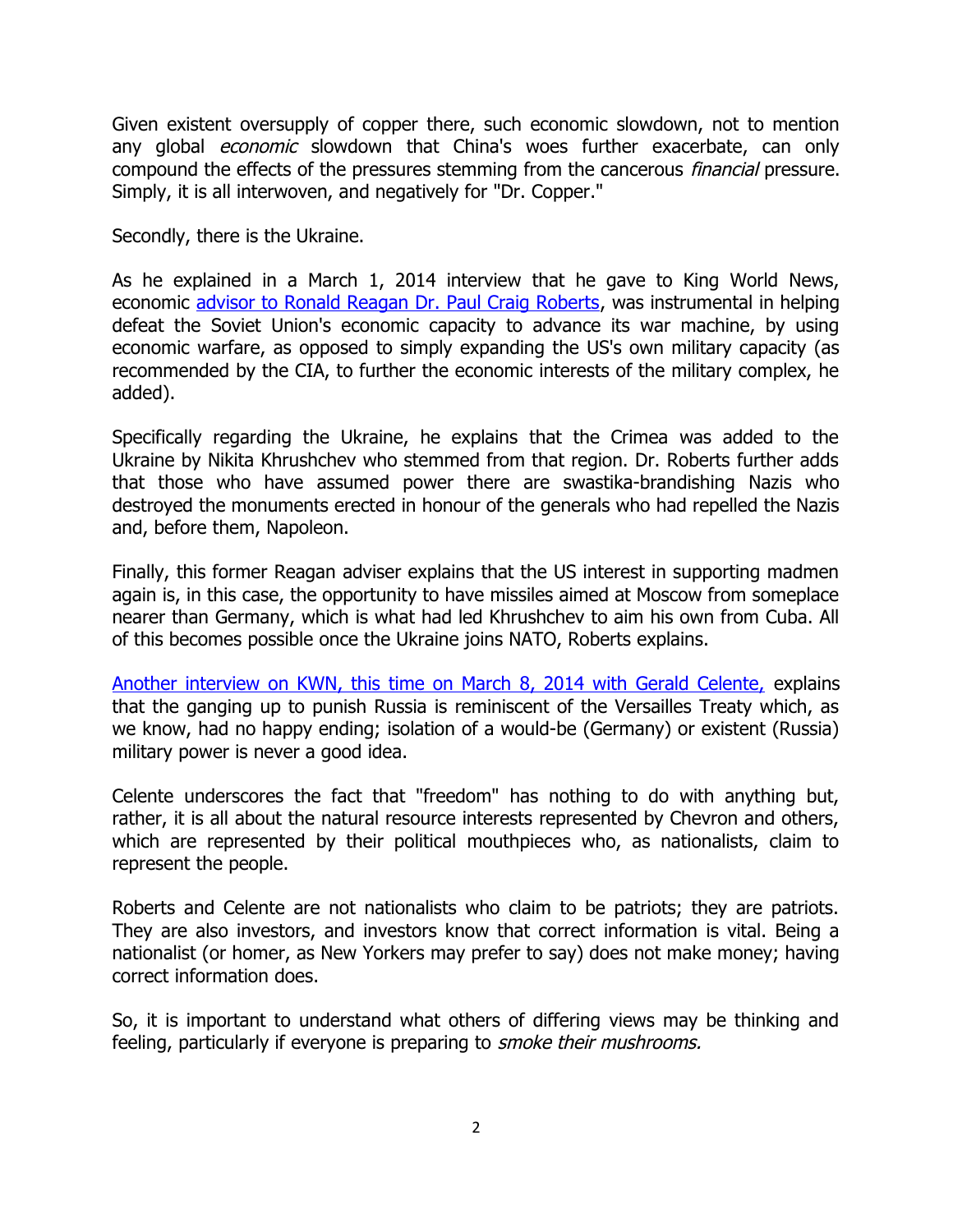The KWN interviews discussed the madness of US propaganda, as well as the fact that one cannot simply replace a government; there is supposed to be a democratic process.

Regarding the future of such process, and speaking here to the "relatively" sanguine attitude of the market as a whole, I refer here to a television news report which mentioned that the mostly Russian Crimea supported a pro-Russian party in the last election with only a very small vote.

This is ridiculous since the report did not mention what the issues of that election were.

Did it include whether or not to support a party leader that aims to strip Russians of the right to vote, while declaring that it would be a fun past-time to kill Jews and Russians, going forward?

The news report reflects an attitude that a military conflict would be the fault of the Russians.

Therefore, it seemed to be in line with Dr. Paul Craig Roberts and Gerald Celente's forecasts of unending US-led Western anti-Russia propaganda, which is inextricably linked to what Roberts called the incompetent stupidity of the nut jobs in Washington (his adjectives were plainly contained, however clear).

All of this fits with my oft and long since-held forecast and analysis that a market crash must be blamed on an external reason, most likely military-related. I never thought of the Crimea, but there is no limit to the imagination of those who must secretly love gold, though they may have first suppressed it.

The foregoing serves to explain why the Russians have threatened to dump the Dollar and renege on any of its debts to the US.

This is also consistent with my long-since held belief that the US will renege on its own debts, thereby bringing down China's hopes and aspirations of offering the world a new and gold-backed currency.

Simply, to thwart China rising up as a major financial power that can back its currency with gold, the US can blame its own eventual (and unavoidable) default on the domino effect resulting from others having defaulted on their debts to the US.

Beyond the two fundamental factors contemplated above exists the resumption of a technical trend that existed throughout the last decade.

The Elliott Wave patterns for silver were clear, while those for gold were not. How?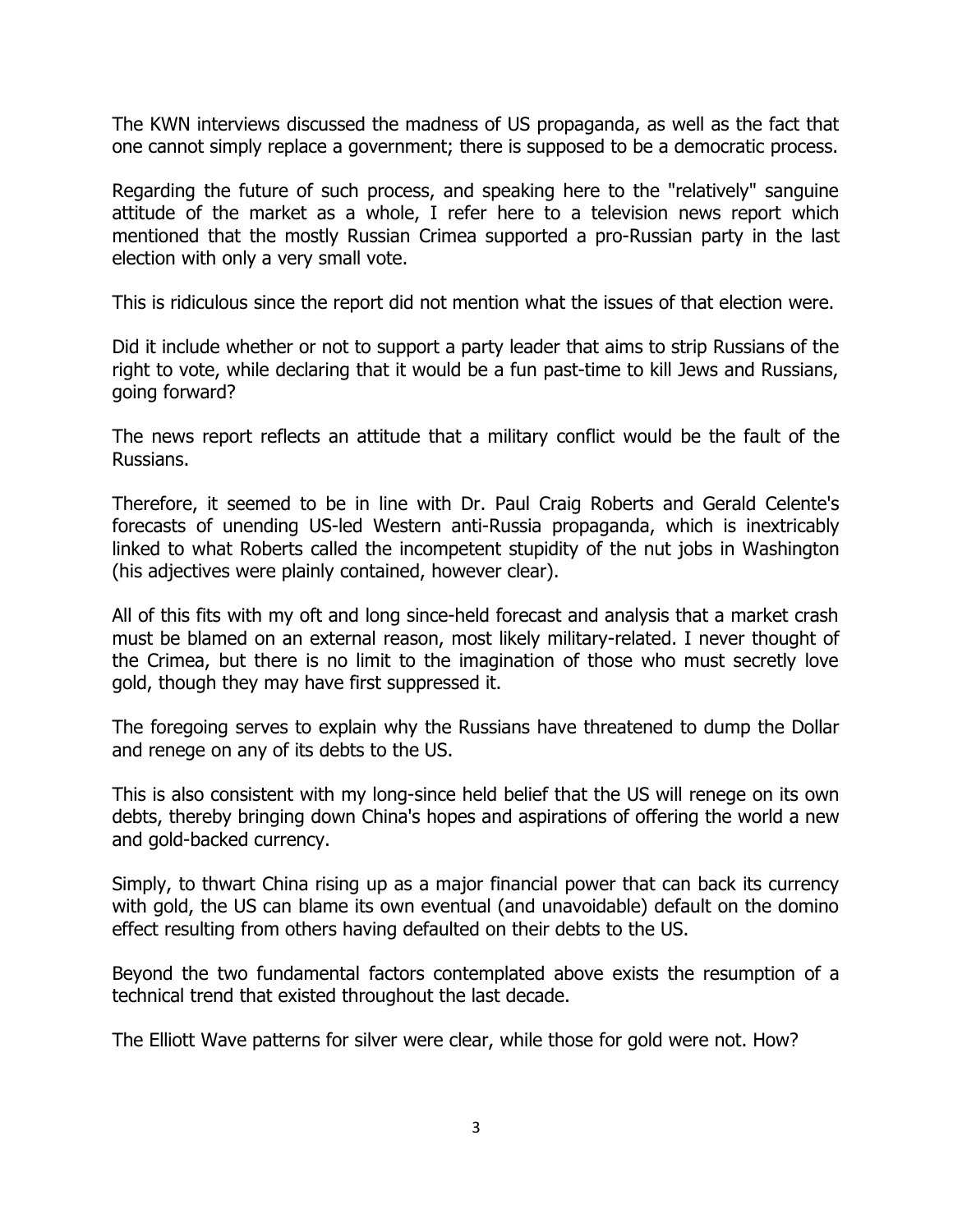If I were to annotate a long term chart of silver to reflect its turning points (since 2001) using Elliott Wave labeling, and also illustrate gold's wave counts using the same annotations, one would see that the corrections in the latter were obscured by the fact that they were taking place though an uptrend. This is something which I repeatedly observed.

#### Be alert, for it is happening again!

A technical reason for traders to hold off of buying silver recently has been the lofty levels of gold's momentum indicators, causing such traders to be concerned with what would happen to silver if gold were to finally correct.

However, such reasoning may have placed the cart before the horse.

In other words, silver may have just completed a beautiful 50% correction of its rally, while testing its critical neckline support at \$20, which would expose the fact that gold's own 5-wave advance has merely been a wave-1 within a larger advance that has been correcting within an uptrend (i.e. "a-b-c flat" corrections, or corrective phases wherein wave-b is actually higher than wave-a, as examples of up-trending corrections).

In today's example, silver would now embark upon a wave-3 of this new bull market's initial rally, en route to, say, \$28.

## **Conclusion**

The negatives for silver have included copper (fundamentally) and gold's overbought readings (technically).

I believe that the positives for silver will have resulted in silver's schizophrenia being resolved, as its true face as a precious metal is revealed, in the face of a world that stares financial destruction out of China and, worse, possible military calamity sourced in the Crimea.

As an industrial metal, the story is as bullish as ever, since there is a shortage brewing over the coming years, stemming from growing and critical uses for gold's cousin.

For now, though, the story is its reality as a precious metal. People need real money, and the latter is exactly what silver is called in multiple languages.

## **Strategy**

The 6-month cycle bottomed on schedule at year-end; [at the end of June my](http://www.sidklein.com/NewComments/June%2026%202013%20MTP%20PM.pdf) [recommendations included a package of very long term versus long term call spreads.](http://www.sidklein.com/NewComments/June%2026%202013%20MTP%20PM.pdf) These have only opened up, obviously, and might represent windfall profits later on.